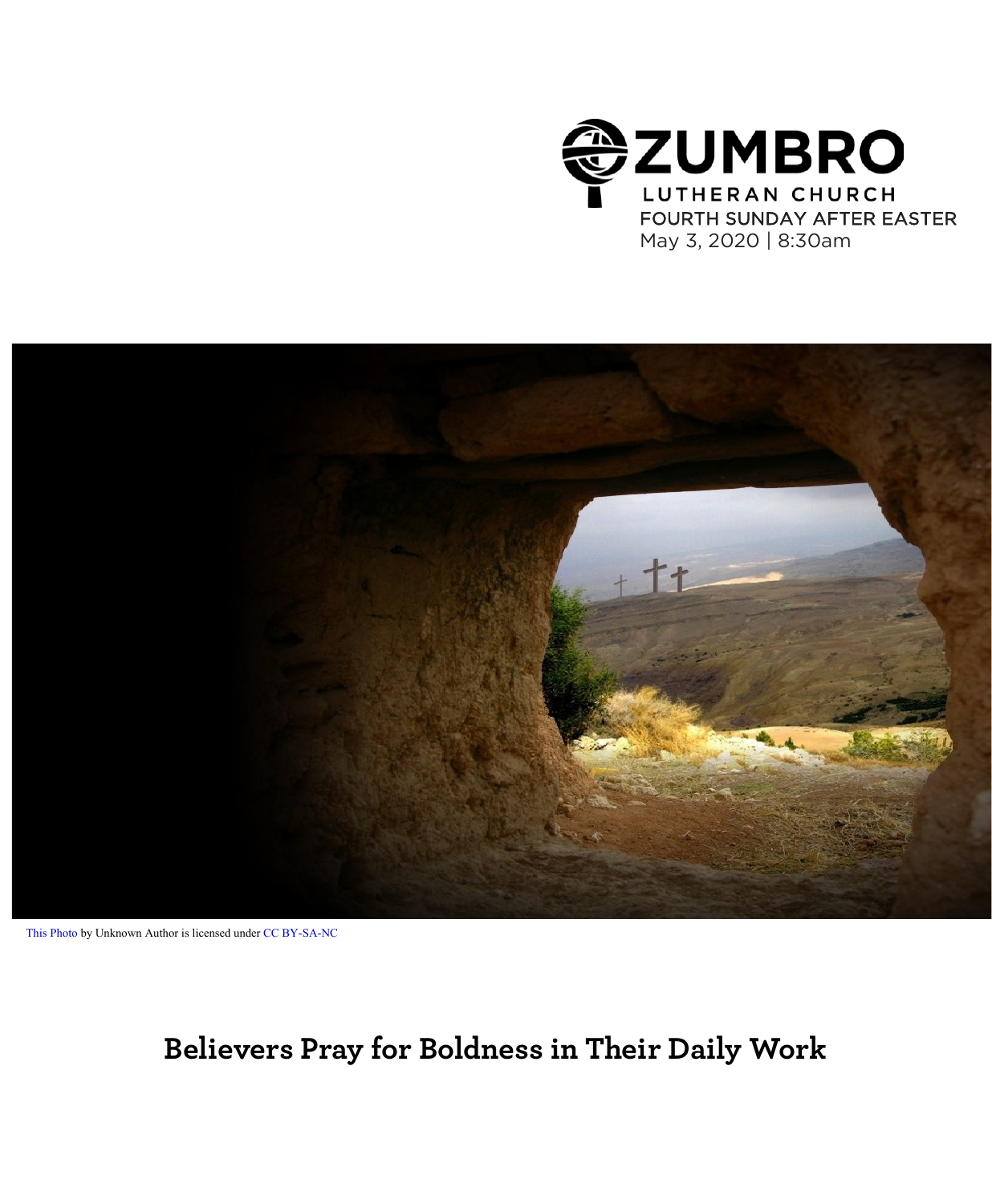# **Welcome to Zumbro Lutheran Church!** SUNDAY, MAY 3, 2020

Our Easter sermon series is entitled, "We're All in this Together." We have things to learn from the early followers of Jesus who, after the tragedy of Good Friday, were wondering where to go next.

Was the movement over? Should they just pack up and head home? Was there any reason to be hopeful? Slowly, the news of the resurrection and the empty tomb began to spread. But that didn't mean it was easy to believe…and act on.

In our Bible reading for today, the early Christians in Jerusalem have been raising a stir. They have prayed for boldness to tell the story of the Risen Christ. The news has been spreading. The authorities have warned them to keep quiet. But Peter and John respond: "We cannot keep from speaking about what we have seen and heard."

Worship will continue to be streamed online. We are working on ways that the radio broadcast can continue while we relocate to the Fireside Room.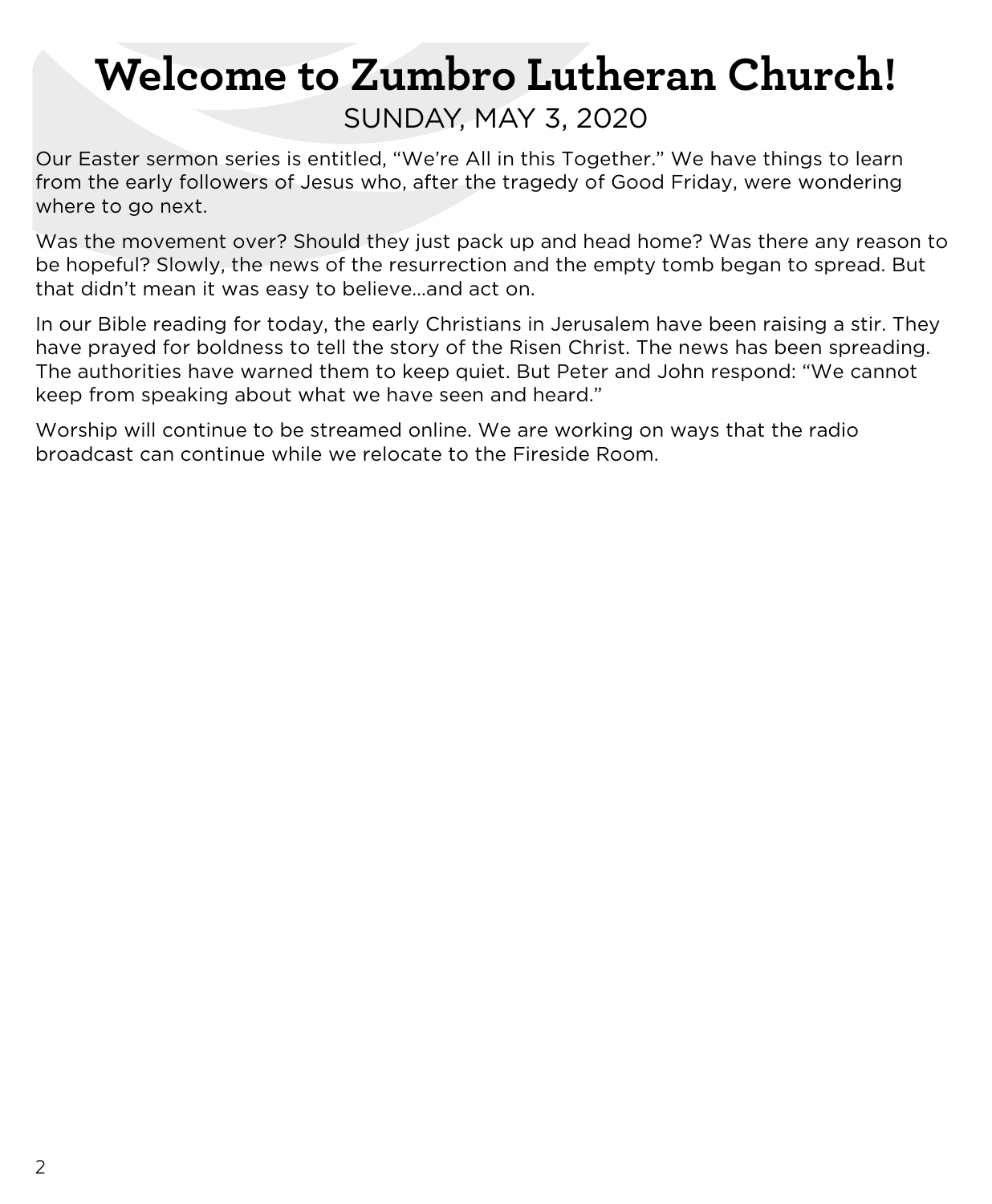*As you prepare your heart for worship during the prelude, you are invited to pray:* Lord, we celebrate the good news of Easter today. Continue to make our hearts alive and well. Amen.

WELCOME AND ANNOUNCEMENTS

THANKSGIVING FOR BAPTISM

L: Alleluia! Christ is risen.

#### **C: Christ is risen indeed. Alleluia!**

L: Joined to Christ in the waters of baptism, we are raised with him to new life. Let us give thanks for the gift of baptism.

We give you thanks, O God, for in the beginning you created us in your image and planted us in a well-watered garden. In the desert you promised pools of water for the parched, and you gave us water from the rock. When we did not know the way. you sent the Good Shepherd to lead us to still waters. At the cross, you watered us from Jesus' wounded side, and on this day, you shower us again with the water of life. We praise you for your salvation through water,

for the water in this font, and for all water everywhere. Bathe us in your forgiveness, grace, and love. Satisfy the thirsty, and give us the life only you can give.

To you be given honor and praise through Jesus Christ our Lord in the unity of the Holy Spirit, now and forever.

#### **C: Amen.**

*Worshippers are invited to dip a finger in water, make a sign of the cross on their forehead, and remember their baptism.*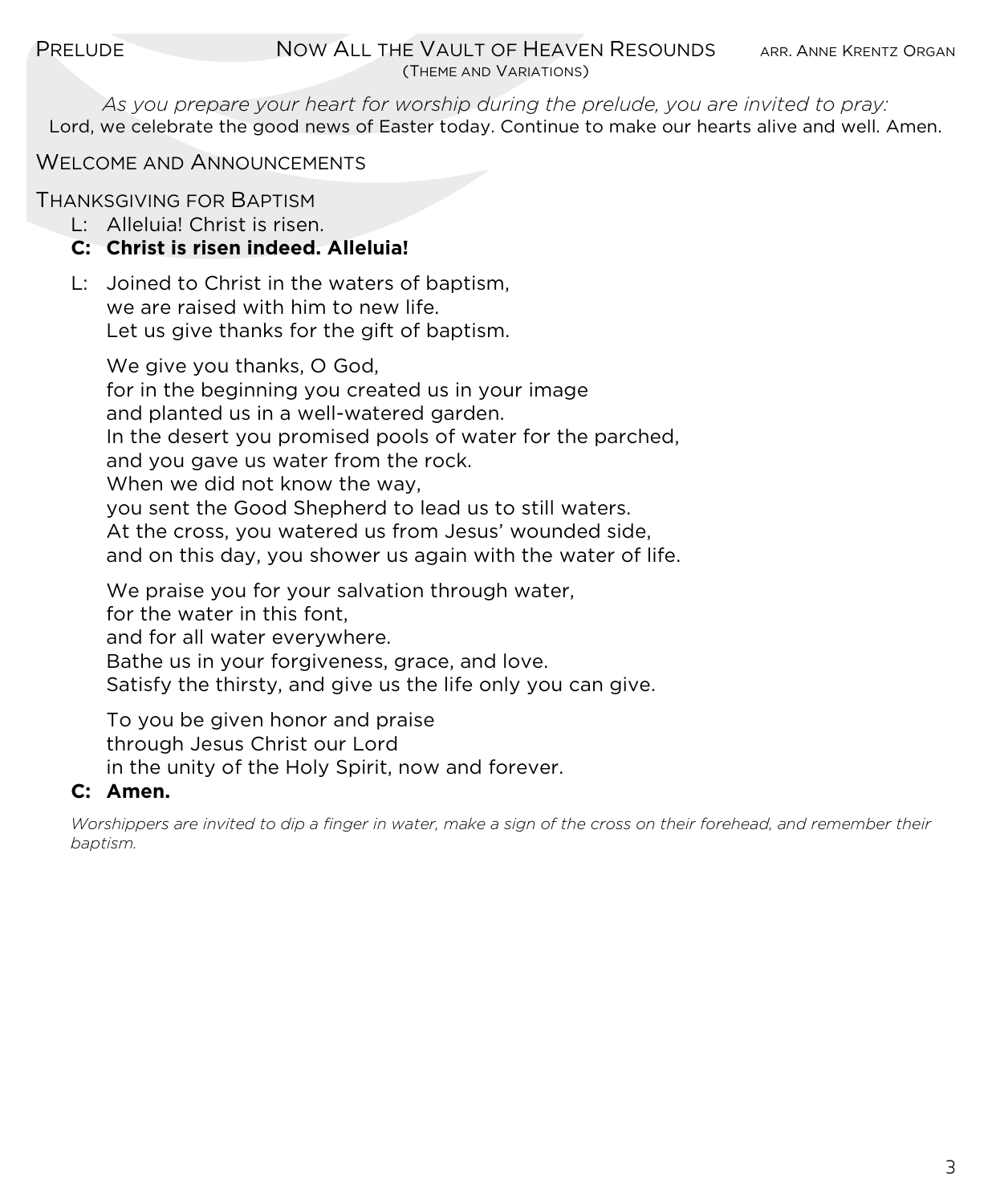#### HYMN NOW ALL THE VAULT OF HEAVEN RESOUNDS

Now all the vault of heav'n resounds in praise of love that still abounds: "Christ has triumphed! He is living!" Sing, choirs of angels, loud and clear! Repeat their song of glory here: "Christ has triumphed! He is living!" Alleluia, alleluia, alleluia!

 Eternal is the gift he brings, therefore our heart with rapture sings: "Christ has triumphed! He is living!" Now still he comes to give us life and by his presence stills all strife. "Christ has triumphed! He is living!" Alleluia, alleluia, alleluia!

 Oh, fill us, Lord, with dauntless love; set heart and will on things above that we conquer through your triumph; grant grace sufficient for life's day that by our lives we truly say: "Christ has triumphed! He is living!" Alleluia, alleluia, alleluia! *Refrain*

#### GREETING

- L: The grace of our Lord Jesus Christ, the love of God, and the communion of the Holy Spirit be with you all.
- **C: And also with you.**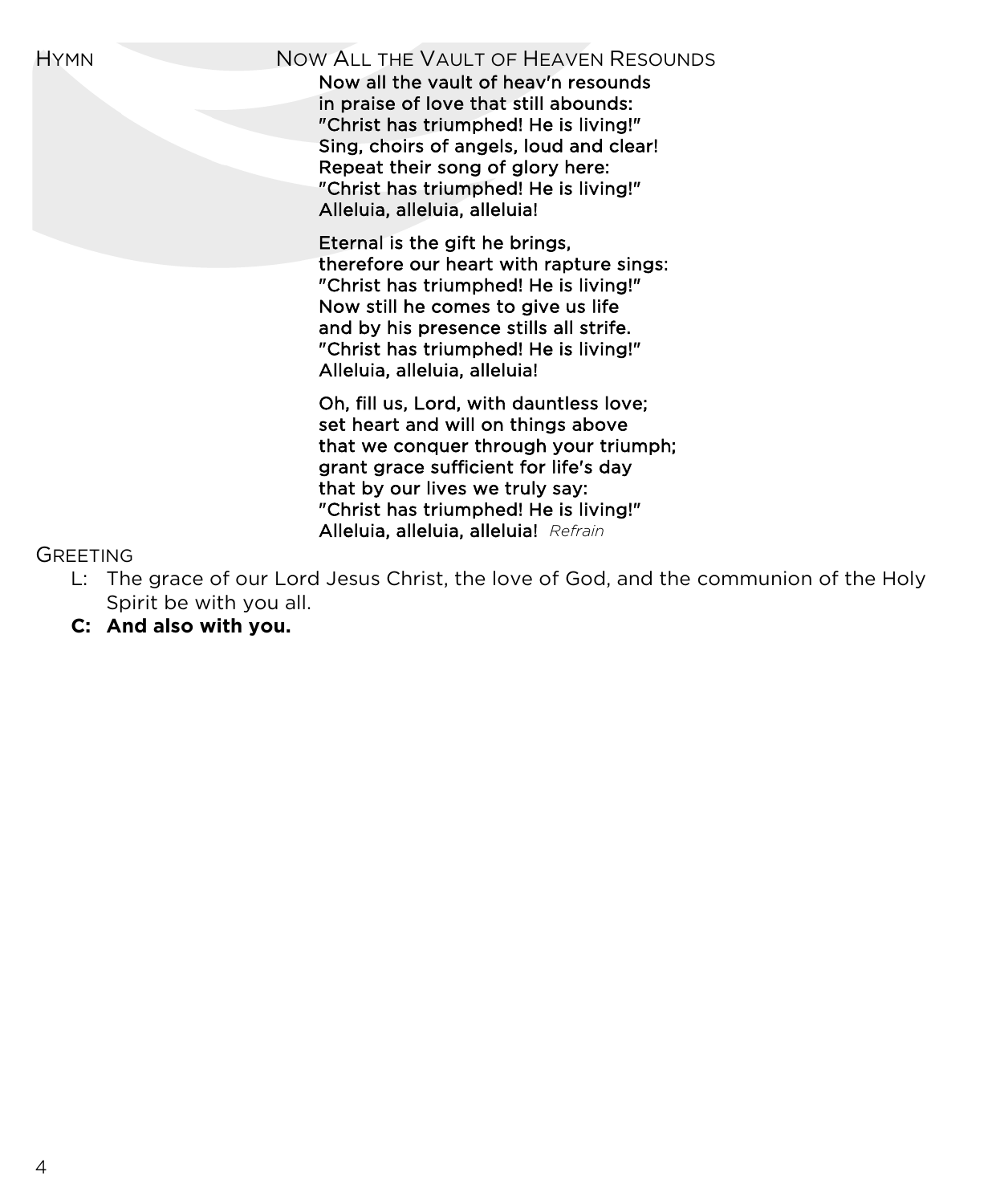

#### PRAYER OF THE DAY

- L: Risen Christ,
- **C: we often aren't sure what the story of Easter means to our world. Fill us with conviction. Send us forth with boldness. Help us not to be pushy as we go, but instead filled with gratitude, and moved to share the good news of great joy. In your name we pray. Amen.**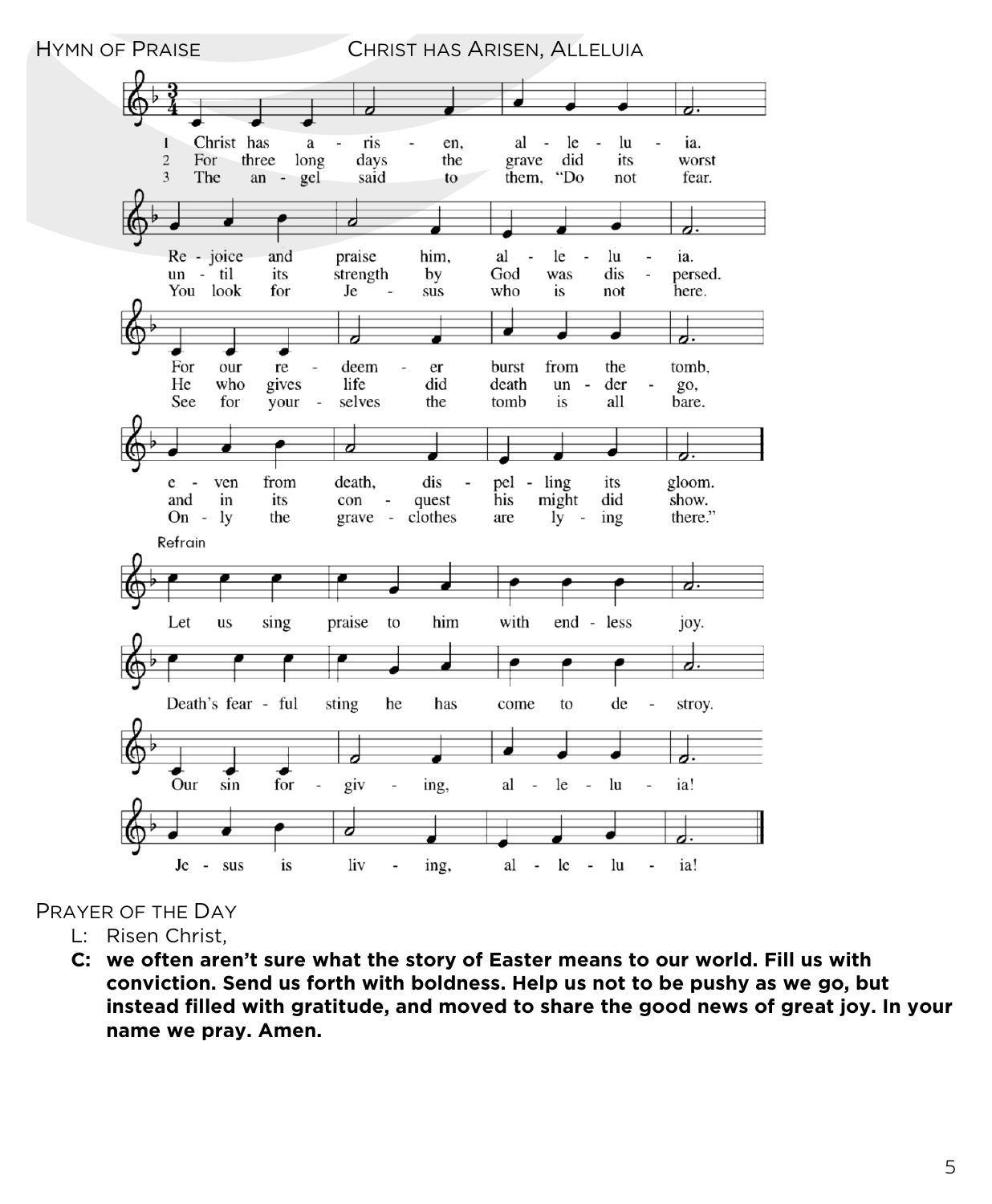

#### BIBLE READING ACTS 4:13-31 NRSV

<sup>13</sup>Now when [the temple authorities] saw the boldness of Peter and John and realized that they were uneducated and ordinary men, they were amazed and recognized them as companions of Jesus. 14When they saw the man who had been cured standing beside them, they had nothing to say in opposition. <sup>15</sup>So they ordered them to leave the council while they discussed the matter with one another. <sup>16</sup>They said, "What will we do with them? For it is obvious to all who live in Jerusalem that a notable sign has been done through them; we cannot deny it. <sup>17</sup>But to keep it from spreading further among the people, let us warn them to speak no more to anyone in this name." 18So they called them and ordered them not to speak or teach at all in the name of Jesus. <sup>19</sup>But Peter and John answered them, "Whether it is right in God's sight to listen to you rather than to God, you must judge; <sup>20</sup>for we cannot keep from speaking about what we have seen and heard." <sup>21</sup>After threatening them again, they let them go, finding no way to punish them because of the people, for all of them praised God for what had happened. <sup>22</sup>For the man on whom this sign of healing had been performed was more than forty years old.

<sup>23</sup>After they were released, they went to their friends and reported what the chief priests and the elders had said to them. <sup>24</sup>When they heard it, they raised their voices together to God and said, "Sovereign Lord, who made the heaven and the earth, the sea, and everything in them, <sup>25</sup>it is you who said by the Holy Spirit through our ancestor David, your servant: 'Why did the Gentiles rage, and the peoples imagine vain things? <sup>26</sup>The kings of the earth took their stand, and the rulers have gathered together against the Lord and against his Messiah.'

 $27^{\circ}$ For in this city, in fact, both Herod and Pontius Pilate, with the Gentiles and the peoples of Israel, gathered together against your holy servant Jesus, whom you anointed, 28to do whatever your hand and your plan had predestined to take place.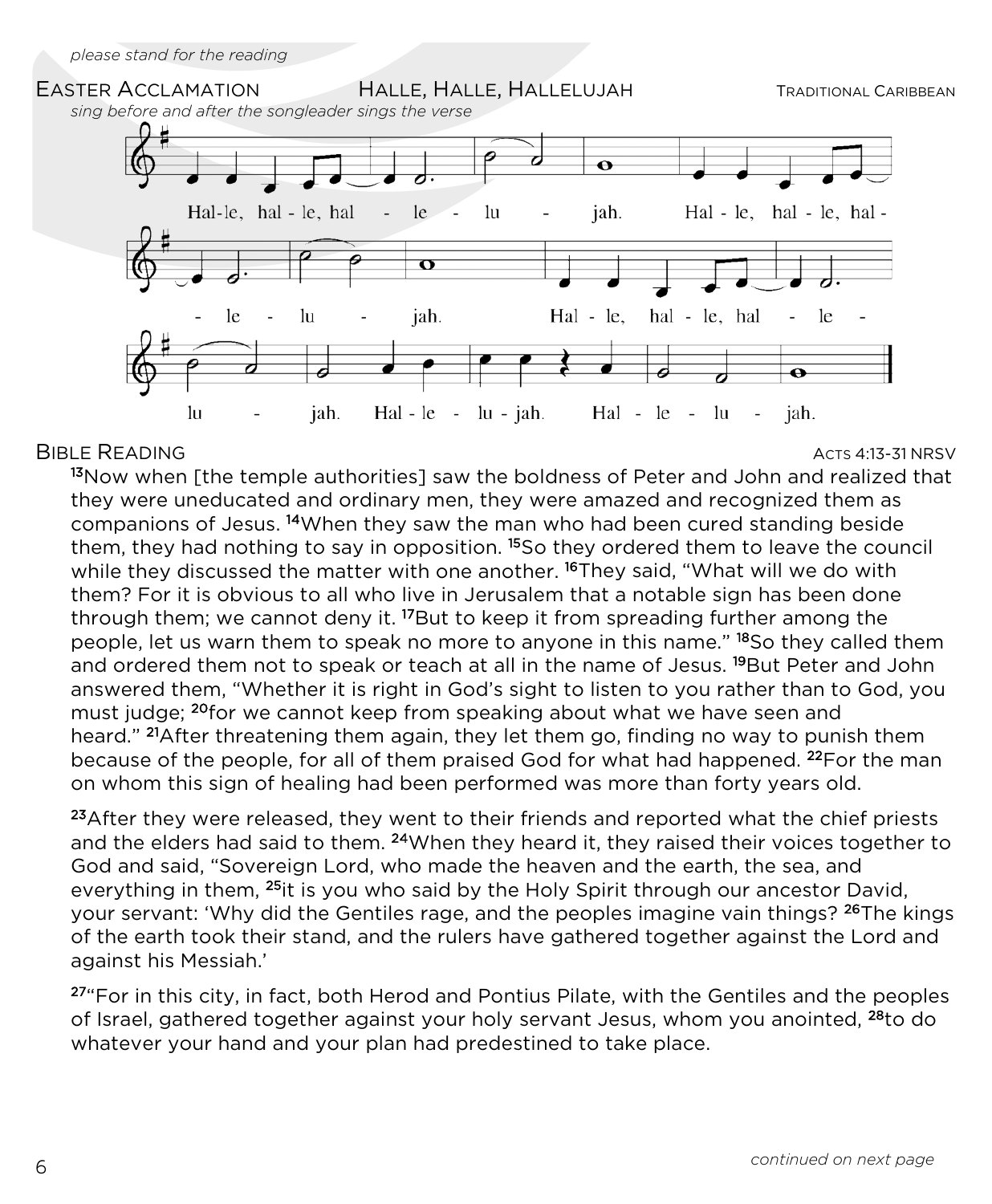29"And now, Lord, look at their threats, and grant to your servants to speak your word with all boldness, <sup>30</sup>while you stretch out your hand to heal, and signs and wonders are performed through the name of your holy servant Jesus." <sup>31</sup>When they had prayed, the place in which they were gathered together was shaken; and they were all filled with the Holy Spirit and spoke the word of God with boldness.

L: Holy wisdom, holy word.

#### **C: Thanks be to God.**

#### EASTER ACCLAMATION HALLE, HALLE, HALLELUJAH TRADITIONAL CARIBBEAN

*sing twice*

Halle, halle, hallelujah. Halle, halle, hallelujah. Halle, halle, hallelujah Hallelujah. Hallelujah.

*you may be seated*

STORY TIME GEVES AND RESIDENCE AND RESIDENCE ASSESSED. THE STORY TIME REEVES

SERMON BELIEVERS PRAY FOR BOLDNESS IN THEIR DAILY WORK PASTOR VERN CHRISTOPHERSON

#### HYMN WE ARE CALLED

Come! Live in the light! Shine with the joy and the love of the Lord! We are called to be light for the kingdom, to live in the freedom of the city of God.

*Refrain* We are called to act with justice, we are called to love tenderly; we are called to serve one another, to walk humbly with God.

> Come! Open your heart! Show your mercy to all those in fear! We are called to be hope for the hopeless so hatred and blindness will be no more**.** *Refrain*

Sing! Sing a new song! Sing of that great day when all will be one! God will reign, and we'll walk with each other as sisters and brothers united in love. *Refrain*

#### PRAYERS OF THE PEOPLE

L: Uplifted by the promised hope of healing and resurrection, we join the people of God in all times and places in praying for the church, the world, and all who are in need.

*After each petition the congregation responds:*

- L: Lord, in your mercy.
- **C: Hear our prayer.**
- L: With bold confidence in your love, almighty God, we place all for whom we pray into your eternal care; through Christ our Lord.
- **C: Amen.**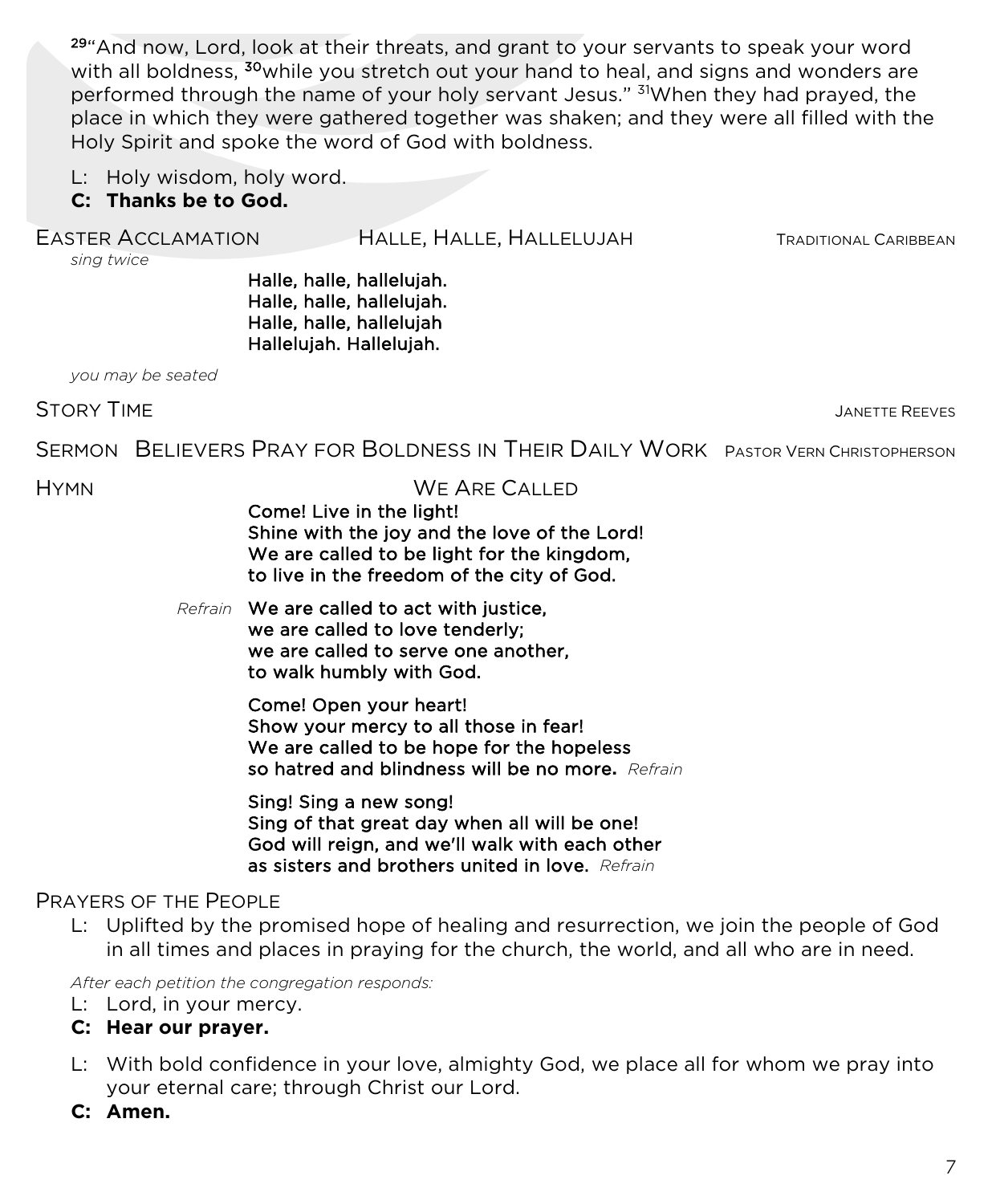#### EXPRESSIONS OF GRATITUDE MY HEART IS STEADFAST ROBIN CAIN, ARR. PHIL KADIDLO

JENNY KRUSE, SOLOIST

My heart is steadfast and my life is whole; I will sing and make music. Awake, O my soul! Have mercy on me, Lord; oh, this is my plea, My God who fulfills every purpose for me. Hallelujah!

Awake, harp and lyre! I'll awaken the dawn. I will praise you forever, O most holy One.

I will take shelter, kept under your wing, safely protected against everything. Hallelujah!

Be exalted, O God, to the heavens above, for you send us your faithfulness, mercy and love. Show to all nations your marvelous works; let your glory be known over all of the earth. Hallelujah!

WORDS OF INSTITUTION

LORD'S PRAYER

- L: Lord, remember us when you come into your kingdom and teach us to pray.
- **C: Our Father, who art in heaven, hallowed be thy name, thy kingdom come, thy will be done, on earth as it is in heaven. Give us this day our daily bread; and forgive us our trespasses, as we forgive those who trespass against us; and lead us not into temptation, but deliver us from evil. For thine is the kingdom, and the power, and the glory, forever and ever. Amen.**

INVITATION TO SHARE IN THE MEAL AT HOME

PRAYER

- L: Life-giving God,
- **C: you have fed us with your word, and our hearts burn within us. Through this meal you have opened us to your presence. Now send us forth to share the gifts of Easter with all in need; through Jesus Christ our Lord. Amen.**

**BLESSING** 

- L: May the One who brought forth Jesus from the dead raise you to new life, fill you with hope, and turn your mourning into dancing. Almighty God, Father,  $\pm$  Son, and Holy Spirit, bless you now and forever.
- **C: Amen.**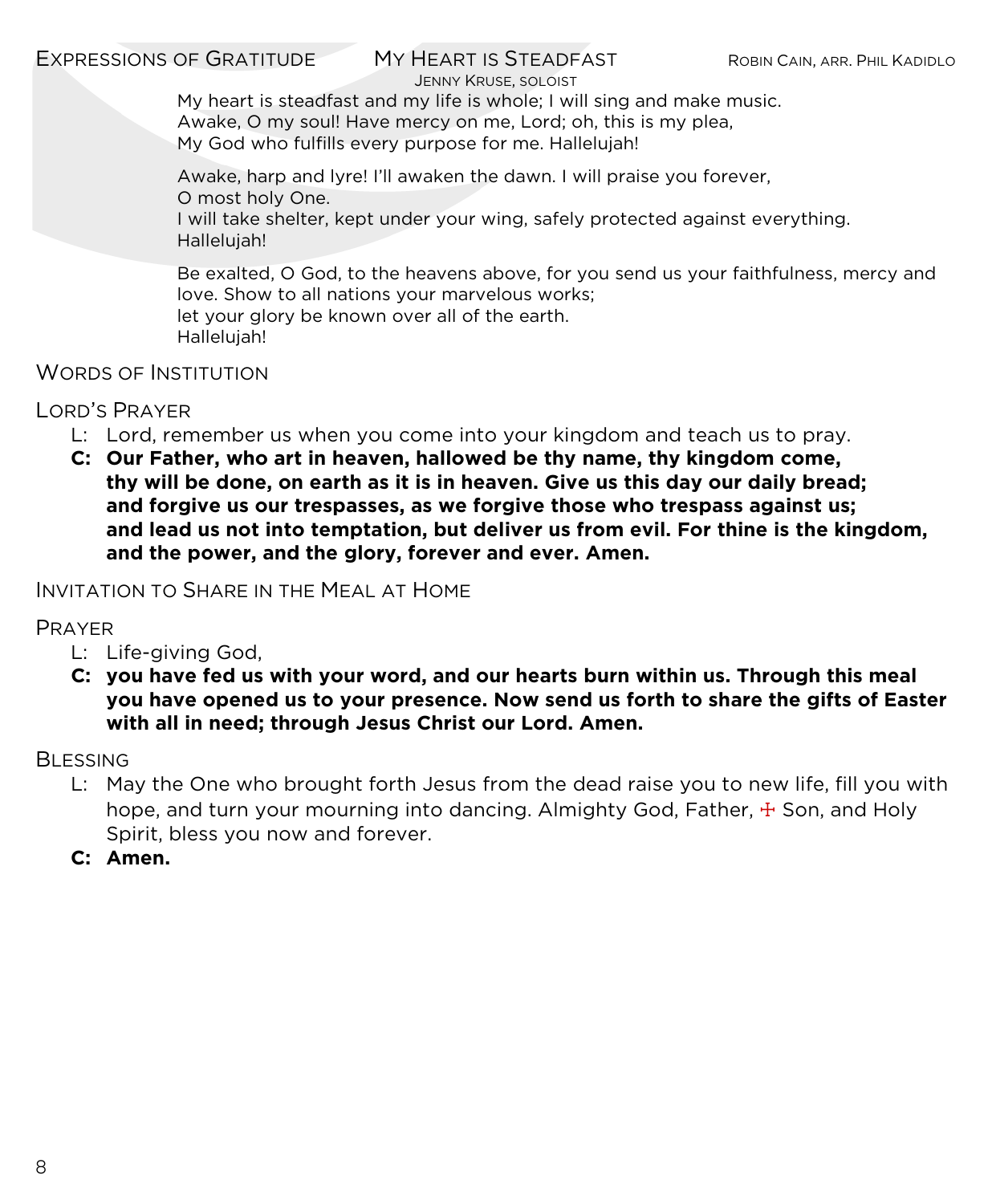Alleluia! Sing to Jesus; his the scepter, his the throne; Alleluia! his the triumph, his the victory alone. Hark! The songs of peaceful Zion thunder like a mighty flood: "Jesus out of ev'ry nation has redeemed us by his blood."

 Alleluia! Not as orphans are we left in sorrow now; Alleluia! he is near us; faith believes, nor questions how. Though the cloud from sight received him when the forty days were o'er, shall our hearts forget his promise: "I am with you evermore"?

 Alleluia! Bread of heaven, here on earth our food, our stay; Alleluia! here the sinful flee to you from day to day. Intercessor, friend of sinners, earth's redeemer, hear our plea where the songs of all the sinless sweep across the crystal sea.

#### **SENDING**

#### **C: Our journey of faith leads us to build bridges of understanding and peace, to reach out with compassion, and to share the hope of Jesus.**

POSTLUDE **CHRIST HAS ARISEN, ALLELUIA** ARR. ANNE KRENTZ ORGAN